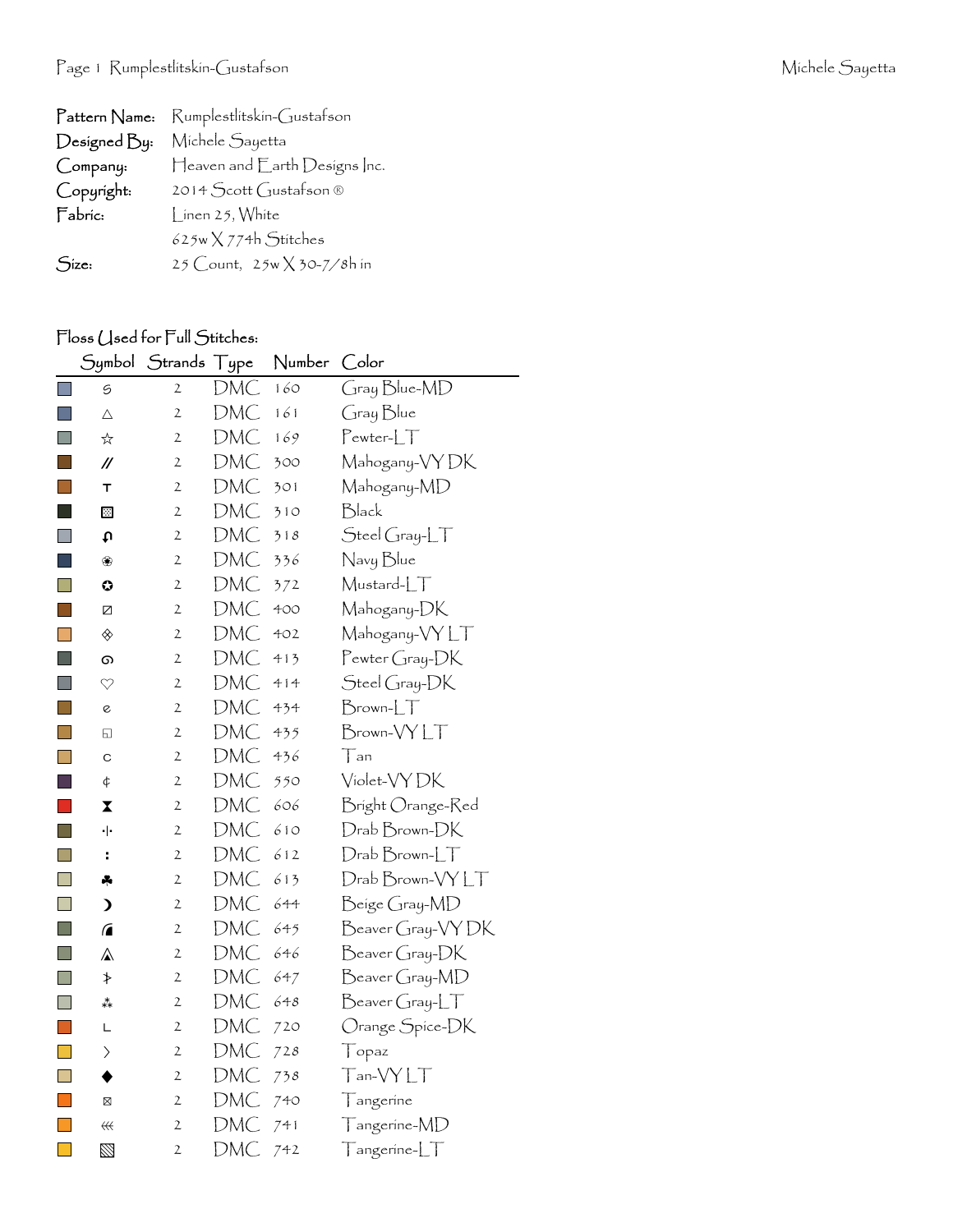|                | Symbol                  | Strands Type   |            | Number | Color              |
|----------------|-------------------------|----------------|------------|--------|--------------------|
|                | $\sqrt{ }$              | $\mathbf{2}$   | DMC        | 745    | Yellow-LT Pale     |
| $\Box$         | $\overline{4}$          | 2              | DMC        | 772    | Yellow Green-VY LT |
|                | a                       | 2              | DMC        | 779    | Cocoa-DK           |
|                | ↓                       | $\mathfrak{2}$ | DMC        | 780    | Topaz-UL VY DK     |
| $\sim$         | ൿ                       | 2              | DMC        | 782    | Topaz-DK           |
| <b>College</b> | *                       | $\mathfrak{2}$ | DMC        | 783    | Topaz-MD           |
| ×              | )                       | 2              | DMC        | 794    | Cornflower Blue-LT |
|                | ❖                       | $\mathbf{2}$   | DMC        | 797    | Royal Blue         |
|                | $\ast$                  | 2              | DMC        | 798    | Delft Blue-DK      |
|                | $\bm{\ddot{}}$          | 2              | DMC        | 814    | Garnet-DK          |
|                | 余                       | 2              | DMC        | 815    | Garnet-MD          |
|                | ⇔                       | $\mathfrak{2}$ | DMC        | 817    | Coral Red-VY DK    |
|                | ↑                       | 2              | DMC        | 820    | Royal Blue-VY DK   |
| ×              | Χ                       | $\mathfrak{2}$ | DMC        | 826    | Blue-MD            |
|                | ⊟                       | 2              | DMC        | 840    | Beige Brown-MD     |
|                | ❸                       | 2              | DMC        | 844    | BeaverBrown-ULDK   |
|                | ×.                      | 2              | DMC        | 902    | Garnet-VYDK        |
|                | $\langle\!\langle$      | $\mathfrak{2}$ | DMC        | 915    | $Plum-DK$          |
|                | ∻                       | 2              | DMC        | 919    | Red Copper         |
|                | t                       | $\mathbf{2}$   | DMC        | 920    | Copper-MD          |
|                | ₩                       | $\mathfrak{2}$ | DMC        | 921    | Copper             |
|                | 未                       | 2              | DMC        | 922    | Copper-LT          |
|                | 3                       | $\mathfrak{2}$ | DMC        | 927    | $Gray Green-LT$    |
|                | 2                       | 2              | DMC        | 930    | Antique Blue-DK    |
|                | ≸                       | 2              | DMC        | 931    | Antique Blue-MD    |
|                |                         | $\mathfrak{2}$ | DMC        | 938    | Coffee Brown-ULDK  |
|                | $_{\textstyle\odot}$    | 2              | DMC        | 945    | Tawny              |
|                | ⊚                       | $\mathbf{z}$   | <b>DMC</b> | 946    | Burnt Orange-MD    |
|                | ↖                       | $\mathfrak{2}$ | DMC        | 947    | Burnt Orange       |
|                | н                       | 2              | DMC        | 970    | Pumpkin-LT         |
|                | $\oplus$                | $\mathfrak{2}$ | DMC        | 971    | Pumpkin            |
|                | ✦                       | $\mathfrak{2}$ | DMC        | 976    | Golden Brown-MD    |
| O              |                         | $\mathfrak{2}$ | DMC        | 977    | Golden Brown-LT    |
|                | 0                       | $\mathfrak{2}$ | DMC        | 3031   | Mocha Brown-VY DK  |
|                | $\overline{\mathsf{c}}$ | $\mathbf{2}$   | DMC        | 3047   | Yellow Beige-LT    |
| $\Box$         | m                       | $\mathfrak{2}$ | DMC        | 3072   | Beaver Gray-VY LT  |
|                | ☆                       | $\mathfrak{2}$ | DMC        | 3348   | Yellow Green-LT    |
|                | 7                       | $\mathfrak{2}$ | DMC        | 3364   | Pine Green         |
|                | ▲                       | $\mathbf{2}$   | DMC        | 3371   | Black Brown        |
|                | \$                      | 2              | DMC        | 3722   | Shell Pink-MD      |
|                |                         | $\mathfrak{2}$ | DMC        | 3752   | Antique Blue-VY LT |
|                |                         | 2              | DMC        | 3776   | Mahogany-LT        |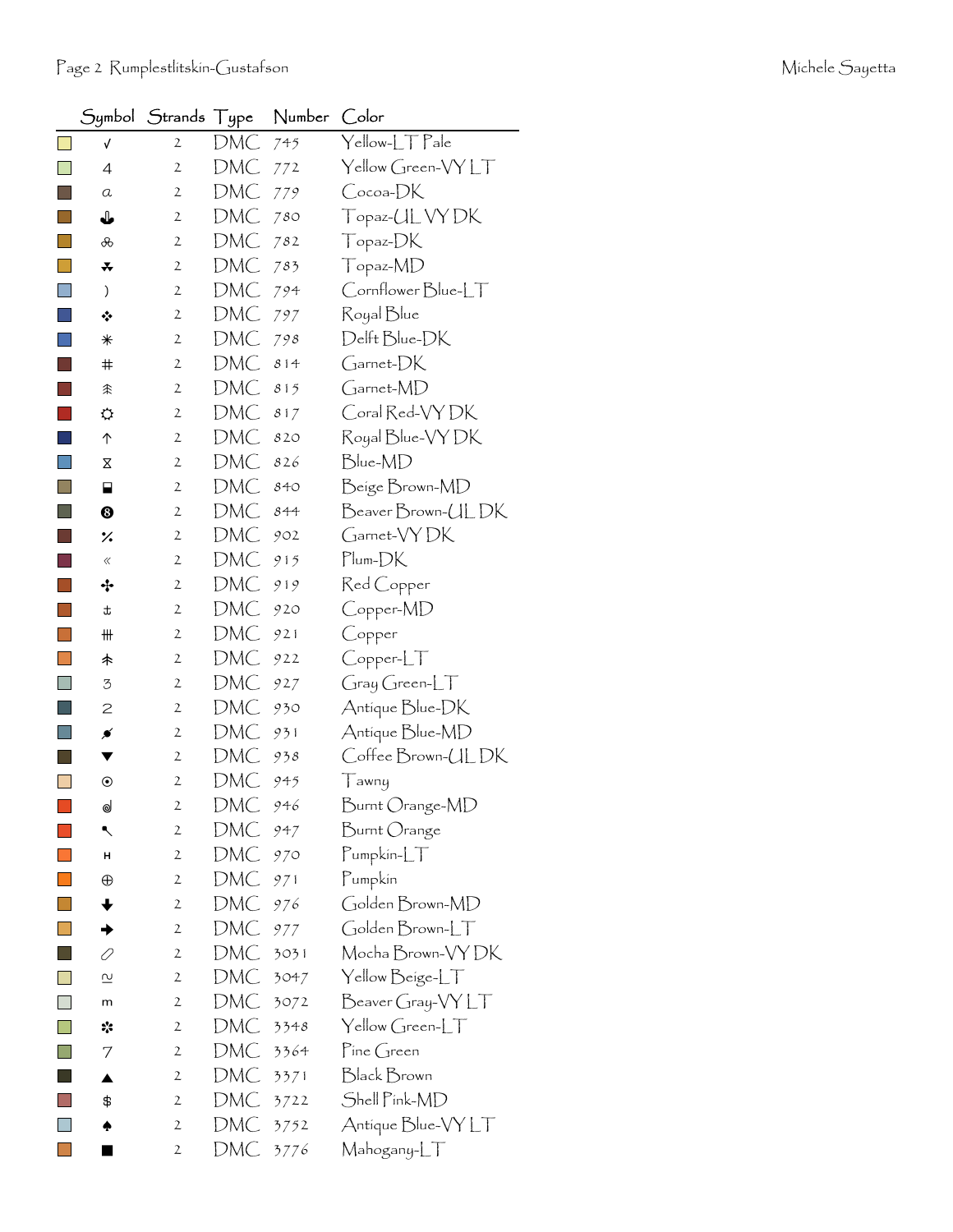|              |                |            | Symbol Strands Type Number Color |                             |
|--------------|----------------|------------|----------------------------------|-----------------------------|
|              | $\mathbf{2}$   | DMC 3787   |                                  | Brown Gray-DK               |
| 坐            | $\mathfrak{2}$ | DMC 3799   |                                  | Pewter Gray-VY DK           |
| ✿            | $\mathfrak{2}$ | DMC 3822   |                                  | $Straw-1$                   |
| ♠            | $\mathbf{2}$   | DMC 3827   |                                  | Golden Brown-Pale           |
| $\mathbf x$  | $\mathbf{2}$   | $DMC$ 3828 |                                  | Hazelnut Brown              |
| ←            | $\mathbf{2}$   | DMC. 3830  |                                  | Terra Cotta-MD              |
| $\checkmark$ | $\mathbf{2}$   | DMC 3853   |                                  | Autumn Gold-DK              |
| X            | $\mathbf{2}$   | DMC 3854   |                                  | Autumn Gold-MD              |
| ♥            | $\mathbf{2}$   | DMC 3855   |                                  | $\Delta$ utumn Gold- $\int$ |
| $\wedge$     | $\mathfrak{2}$ | DMC 3858   |                                  | Rosewood-MD                 |
| $\forall$    | $\mathfrak{2}$ | $DMC$ 3860 |                                  | (coa                        |
| 83           | $\mathfrak{2}$ | DMC 3861   |                                  | $Cocoa-LT$                  |
| $\Box$       | $\mathfrak{2}$ | DMC 3862   |                                  | Mocha Beige-DK              |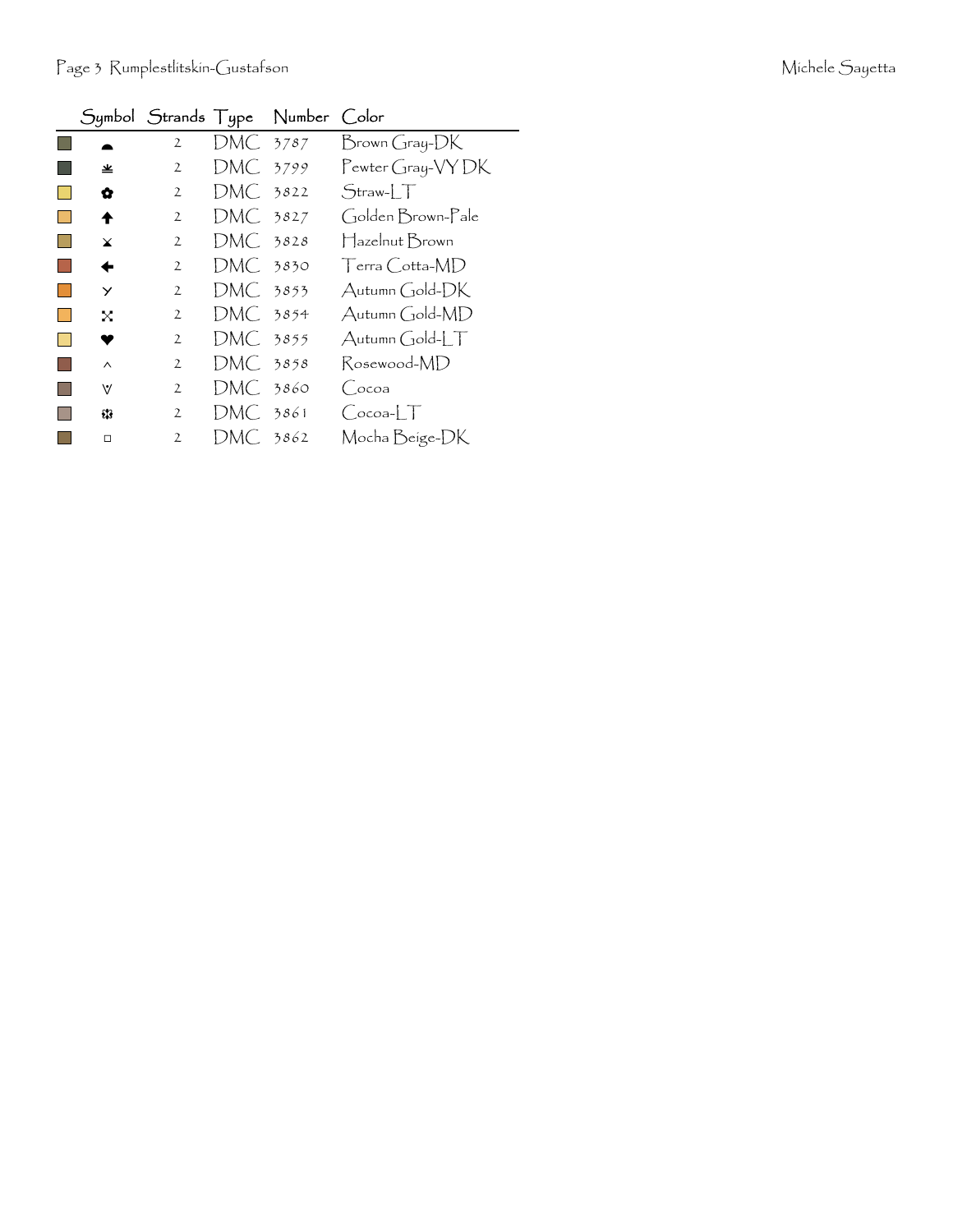## Usage Summary

```
Strands Per Skein: 6
Skein Length: 313.0 in
```

| $\int$ ype             | Number | Full  | $H$ alf            |                    |                    |       |       |       |                    |                    | Quarter Petite Back(in) Str(in) Spec(in) French Bead SkeinEst. |
|------------------------|--------|-------|--------------------|--------------------|--------------------|-------|-------|-------|--------------------|--------------------|----------------------------------------------------------------|
| $\Box$ DMC             | 160    | 905   | $\bigcirc$         | $\circlearrowleft$ | $\circ$            | $O.O$ | $O.O$ | $O.O$ | $\circlearrowleft$ | $\circlearrowleft$ | 1.000                                                          |
| $\Box$ DMC             | 161    | 785   | O                  | $\circ$            | $\circ$            | O.O   | $O.O$ | O.O   | O                  | $\circ$            | 1.000                                                          |
| $\Box$ DMC             | 169    | 1745  | $\circ$            | $\circlearrowleft$ | $\bigcirc$         | O.O   | O.O   | O.O   | O                  | $\circ$            | 1.000                                                          |
| $\blacksquare$ dmC     | 300    | 30802 | O                  | O                  | $\circ$            | O.O   | O.O   | O.O   | O                  | O                  | 9.000                                                          |
| $\Box$ DMC             | 301    | 10952 | O                  | O                  | $\circ$            | O.O   | $O.O$ | O.O   | O                  | O                  | 3.000                                                          |
| $\blacksquare$ DMC     | 310    | 16095 | $\circ$            | $\circlearrowleft$ | $\circ$            | O.O   | O.O   | O.O   | O                  | $\circ$            | 5.000                                                          |
| $\square$ DMC          | 318    | 1494  | O                  | O                  | $\circ$            | O.O   | O.O   | O.O   | O                  | O                  | 1.000                                                          |
| $\square$ DMC          | 336    | 200   | O                  | $\circ$            | $\circ$            | O.O   | O.O   | O.O   | O                  | O                  | 1.000                                                          |
| $\Box$ DMC             | 372    | 301   | $\circ$            | $\circlearrowleft$ | $\bigcirc$         | $O.O$ | O.O   | O.O   | O                  | O                  | 1.000                                                          |
| $\blacksquare$ DMC     | 400    | 42149 | O                  | O                  | $\circ$            | O.O   | O.O   | O.O   | O                  | O                  | 12.000                                                         |
| $\square$ DMC          | 402    | 1074  | O                  | O                  | $\circ$            | O.O   | O.O   | O.O   | $\circ$            | $\circ$            | 1.000                                                          |
| $\blacksquare$ DMC     | 413    | 938   | $\circ$            | $\circ$            | $\circ$            | O.O   | O.O   | O.O   | O                  | O                  | 1.000                                                          |
| $\Box$ DMC             | 414    | 1258  | O                  | O                  | $\circ$            | O.O   | O.O   | O.O   | O                  | O                  | 1.000                                                          |
| $\Box$ DMC             | 434    | 4676  | $\circ$            | O                  | $\circlearrowleft$ | O.O   | O.O   | O.O   | O                  | $\circ$            | 2.000                                                          |
| $\Box$ DMC             | 435    | 2164  | $\circ$            | $\circ$            | $\circ$            | O.O   | O.O   | O.O   | O                  | O                  | 1.000                                                          |
| $\square$ DMC          | 436    | 297   | O                  | O                  | $\circ$            | O.O   | O.O   | O.O   | O                  | O                  | 1.000                                                          |
| $\blacksquare$ DMC     | 550    | 129   | O                  | O                  | $\circ$            | O.O   | O.O   | O.O   | O                  | $\circ$            | 1.000                                                          |
| $\blacksquare$ DMC     | 606    | 1455  | O                  | $\circ$            | $\circ$            | O.O   | O.O   | O.O   | O                  | O                  | 1.000                                                          |
| $\square$ DMC          | 610    | 2069  | O                  | $\circ$            | $\circ$            | O.O   | O.O   | O.O   | O                  | O                  | 1.000                                                          |
| $\Box$ DMC             | 612    | 405   | O                  | O                  | $\circ$            | O.O   | O.O   | O.O   | O                  | $\circ$            | 1.000                                                          |
| $\square$ DMC          | 613    | 479   | O                  | $\circ$            | $\circ$            | O.O   | $O.O$ | O.O   | O                  | O                  | 1.000                                                          |
| $\Box$ DMC             | 644    | 520   | O                  | $\circ$            | $\circ$            | O.O   | O.O   | O.O   | O                  | $\circ$            | 1.000                                                          |
| $\square$ DMC          | 645    | 1977  | O                  | O                  | $\circ$            | O.O   | O.O   | O.O   | O                  | O                  | 1.000                                                          |
| $\Box$ DMC             | 646    | 1902  | $\circ$            | $\circ$            | $\circ$            | O.O   | O.O   | O.O   | O                  | O                  | 1.000                                                          |
| $\Box$ DMC             | 647    | 1928  | O                  | $\circ$            | $\circ$            | O.O   | O.O   | O.O   | O                  | O                  | 1.000                                                          |
| $\square$ DMC          | 648    | 996   | O                  | O                  | $\circ$            | O.O   | O.O   | O.O   | O                  | $\circ$            | 1.000                                                          |
| $\blacksquare$ DMC     | 720    | 41022 | O                  | $\circ$            | $\circ$            | O.O   | O.O   | O.O   | O                  | O                  | 12.000                                                         |
| $\square$ DMC          | 728    | 2808  | O                  | O                  | O                  | O.O   | O.O   | O.O   | O                  | O                  | 1.000                                                          |
| $\Box$ DMC 738         |        | 207   | $\circ$            | O                  | $\circ$            | $O.O$ | $O.O$ | O.O   | O                  | $\circ$            | 1.000                                                          |
| $\blacksquare$ DMC 740 |        | 6554  | $\circ$            | $\bigcirc$         | $\bigcirc$         | $O.O$ | $O.O$ | $O.O$ | $\circ$            | $\circ$            | 2.000                                                          |
| $\Box$ DMC 741         |        | 7624  | $\circ$            | O                  | $\circ$            | $O.O$ | $O.O$ | $O.O$ | O                  | $\circ$            | 3.000                                                          |
| $\Box$ DMC 742         |        | 784   | O                  | O                  | $\circ$            | O.O   | $O.O$ | $O.O$ | O                  | $\circ$            | 1.000                                                          |
| $\Box$ DMC 745         |        | 1022  | O                  | $\circ$            | $\bigcirc$         | $O.O$ | $O.O$ | $O.O$ | O                  | $\circ$            | 1.000                                                          |
| $\Box$ DMC 772         |        | 476   | O                  | O                  | $\circ$            | $O.O$ | $O.O$ | $O.O$ | O                  | $\circ$            | 1.000                                                          |
| $\blacksquare$ DMC 779 |        | 4933  | $\circ$            | O                  | $\circlearrowleft$ | $O.O$ | $O.O$ | $O.O$ | O                  | $\bigcirc$         | 2.000                                                          |
| $\blacksquare$ DMC 780 |        | 3985  | $\circlearrowleft$ | $\bigcirc$         | $\circ$            | $O.O$ | $O.O$ | $O.O$ | $\circ$            | $\circlearrowleft$ | 2.000                                                          |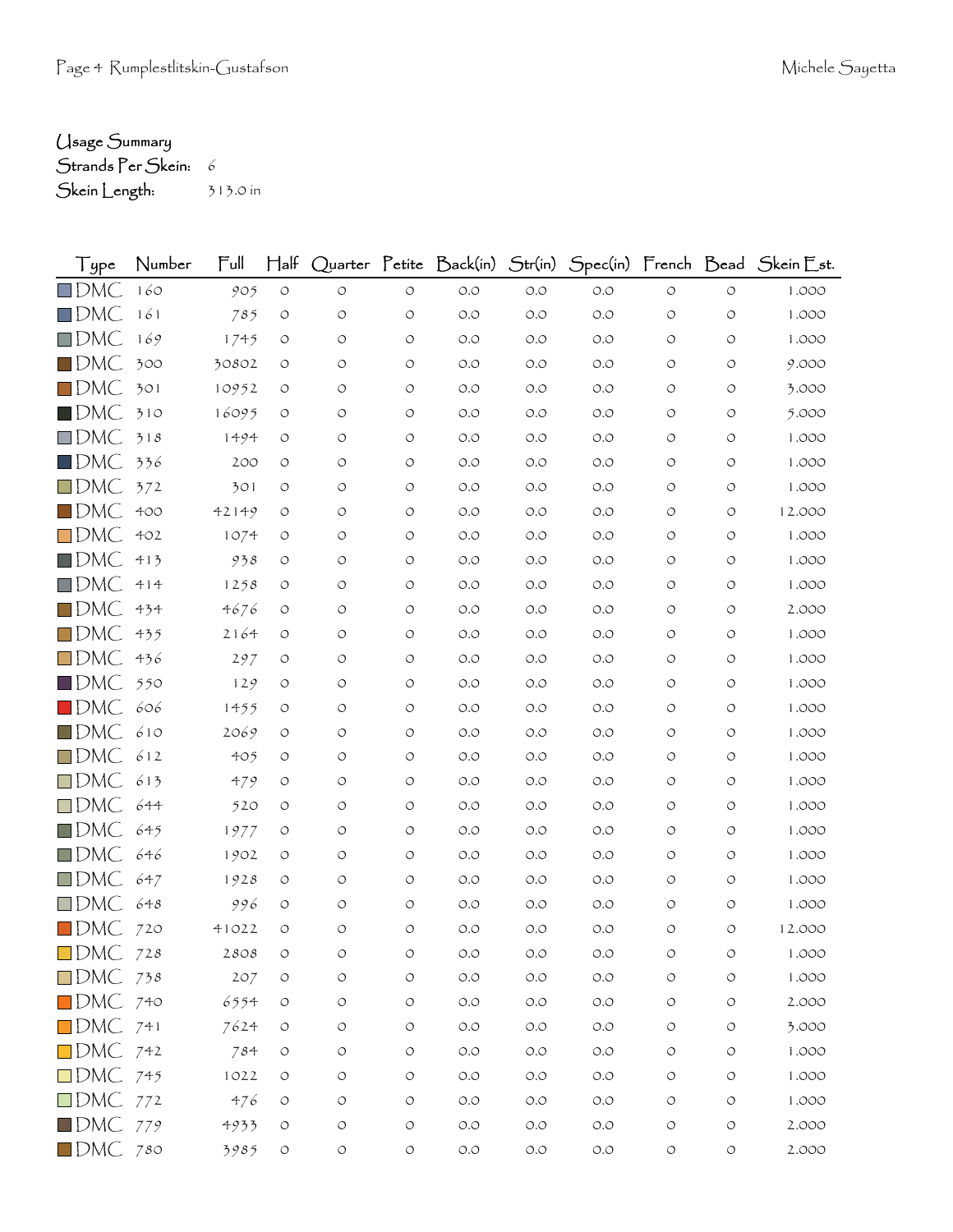| Type               | Number | Full  | $\mathsf{H\mathsf{a}\mathsf{lf}}$ |            |                    | Quarter Petite Back(in) Str(in)      |       |       |                    |            | Spec(in) French Bead Skein Est. |
|--------------------|--------|-------|-----------------------------------|------------|--------------------|--------------------------------------|-------|-------|--------------------|------------|---------------------------------|
| $\square$ DMC      | 782    | 3328  | $\circ$                           | $\circ$    | $\circ$            | $O.O$                                | O.O   | $O.O$ | $\circ$            | $\circ$    | 1.000                           |
| $\square$ DMC      | 783    | 572   | $\circ$                           | O          | O                  | O.O                                  | O.O   | O.O   | O                  | O          | 1.000                           |
| $\square$ DMC      | 794    | 1243  | O                                 | O          | O                  | O.O                                  | O.O   | O.O   | $\circ$            | O          | 1.000                           |
| $\square$ DMC      | 797    | 383   | O                                 | O          | $\circ$            | O.O                                  | O.O   | O.O   | O                  | O          | 1.000                           |
| $\square$ DMC      | 798    | 401   | O                                 | O          | O                  | O.O                                  | O.O   | O.O   | O                  | O          | 1.000                           |
| $\blacksquare$ DMC | 814    | 39325 | O                                 | O          | $\circ$            | O.O                                  | O.O   | O.O   | O                  | O          | 11.000                          |
| $\blacksquare$ DMC | 815    | 16344 | O                                 | O          | $\circ$            | $O.O$                                | O.O   | O.O   | O                  | O          | 5.000                           |
| $\blacksquare$ DMC | 817    | 21038 | O                                 | O          | $\circ$            | O.O                                  | O.O   | O.O   | O                  | O          | 6.000                           |
| $\blacksquare$ DMC | 820    | 268   | O                                 | O          | $\circ$            | O.O                                  | O.O   | O.O   | O                  | O          | 1.000                           |
| $\Box$ DMC         | 826    | 761   | O                                 | O          | O                  | O.O                                  | O.O   | O.O   | O                  | O          | 1.000                           |
| $\square$ DMC      | 840    | 944   | O                                 | O          | $\circ$            | O.O                                  | O.O   | O.O   | O                  | O          | 1.000                           |
| $\blacksquare$ DMC | 844    | 1494  | O                                 | O          | $\circ$            | O.O                                  | O.O   | O.O   | O                  | O          | 1.000                           |
| $\square$ DMC      | 902    | 22155 | O                                 | O          | O                  | $O.O$                                | O.O   | O.O   | O                  | O          | 7.000                           |
| $\blacksquare$ DMC | 915    | 36    | $\circ$                           | O          | $\circ$            | O.O                                  | O.O   | O.O   | O                  | O          | 1.000                           |
| $\square$ DMC      | 919    | 39172 | O                                 | O          | $\circ$            | O.O                                  | O.O   | O.O   | O                  | O          | 11.000                          |
| $\square$ DMC      | 920    | 20520 | O                                 | O          | $\circ$            | O.O                                  | O.O   | O.O   | O                  | O          | 6.000                           |
| $\square$ DMC      | 921    | 11572 | O                                 | O          | $\circ$            | O.O                                  | O.O   | O.O   | O                  | O          | 4.000                           |
| $\square$ DMC      | 922    | 3325  | O                                 | O          | O                  | O.O                                  | O.O   | O.O   | O                  | O          | 1.000                           |
| $\square$ DMC      | 927    | 745   | O                                 | O          | $\circ$            | O.O                                  | O.O   | O.O   | O                  | O          | 1.000                           |
| $\blacksquare$ DMC | 930    | 358   | O                                 | O          | $\circ$            | $O.O$                                | O.O   | O.O   | O                  | O          | 1.000                           |
| $\square$ DMC      | 931    | 863   | O                                 | O          | O                  | O.O                                  | O.O   | O.O   | O                  | O          | 1.000                           |
| $\square$ DMC      | 938    | 7464  | O                                 | O          | O                  | O.O                                  | O.O   | O.O   | O                  | O          | 3.000                           |
| $\square$ DMC      | 945    | 118   | O                                 | O          | $\circ$            | $O.O$                                | O.O   | O.O   | O                  | O          | 1.000                           |
| $\blacksquare$ DMC | 946    | 7045  | O                                 | O          | O                  | O.O                                  | O.O   | O.O   | O                  | O          | 2.000                           |
| $\blacksquare$ DMC | 947    | 340   | O                                 | O          | O                  | O.O                                  | O.O   | O.O   | O                  | O          | 1.000                           |
| $\Box$ DMC         | 970    | 4437  | O                                 | O          | $\circ$            | $O.O$                                | O.O   | O.O   | O                  | O          | 2.000                           |
| $\blacksquare$ DMC | 971    | 4575  | O                                 | O          | $\circ$            | O.O                                  | O.O   | O.O   | O                  | O          | 2.000                           |
| $\Box$ DMC         | 976    | 5288  |                                   |            | O                  | O.O                                  | O.O   | O.O   |                    |            | 2.000                           |
| $\square$ DMC      | 977    | 2198  | O                                 | O          | $\circ$            | $O.O$                                | $O.O$ | O.O   | $\circ$            | O          | 1.000                           |
| $\blacksquare$ DMC | 3031   | 2640  | $\circ$                           | $\bigcirc$ | $\circ$            | $\circlearrowleft.\circlearrowright$ | $O.O$ | $O.O$ | $\circ$            | $\circ$    | 1.000                           |
| $\square$ DMC      | 3047   | 129   | $\circlearrowleft$                | $\bigcirc$ | O                  | $O.O$                                | $O.O$ | $O.O$ | $\circ$            | $\circ$    | 1.000                           |
| $\square$ DMC      | 3072   | 257   | $\circ$                           | O          | $\circ$            | $O.O$                                | O.O   | $O.O$ | O                  | O          | 1.000                           |
| $\square$ DMC      | 3348   | 164   | O                                 | $\circ$    | $\circ$            | $O.O$                                | $O.O$ | $O.O$ | $\circ$            | $\circ$    | 1.000                           |
| $\square$ DMC      | 3364   | 109   | $\circ$                           | O          | $\circ$            | $O.O$                                | $O.O$ | $O.O$ | O                  | О          | 1.000                           |
| $\blacksquare$ DMC | 3371   | 26513 | $\circ$                           | O          | O                  | $O.O$                                | $O.O$ | $O.O$ | $\circ$            | O          | 8.000                           |
| $\square$ DMC      | 3722   | 90    | O                                 | O          | $\circlearrowleft$ | $O.O$                                | $O.O$ | $O.O$ | $\circ$            | O          | 1.000                           |
| $\square$ DMC      | 3752   | 1163  | $\circ$                           | O          | $\circ$            | O.O                                  | $O.O$ | $O.O$ | O                  | $\circ$    | 1.000                           |
| $\square$ DMC      | 3776   | 2596  | O                                 | O          | O                  | $O.O$                                | O.O   | $O.O$ | $\circ$            | $\circ$    | 1.000                           |
| $\blacksquare$ DMC | 3787   | 2349  | $\circ$                           | O          | $\circ$            | $O.O$                                | $O.O$ | $O.O$ | $\circ$            | $\circ$    | 1.000                           |
| $\blacksquare$ DMC | 3799   | 1455  | $\circ$                           | O          | $\circ$            | $O.O$                                | $O.O$ | $O.O$ | O                  | O          | 1.000                           |
| $\square$ DMC      | 3822   | 1469  | $\circlearrowleft$                | O          | $\circ$            | $O.O$                                | $O.O$ | $O.O$ | $\circ$            | $\bigcirc$ | 1.000                           |
| $\Box$ DMC         | 3827   | 1700  | $\circlearrowleft$                | $\bigcirc$ | $\circlearrowleft$ | $O.O$                                | $O.O$ | $O.O$ | $\circlearrowleft$ | $\circ$    | 1.000                           |